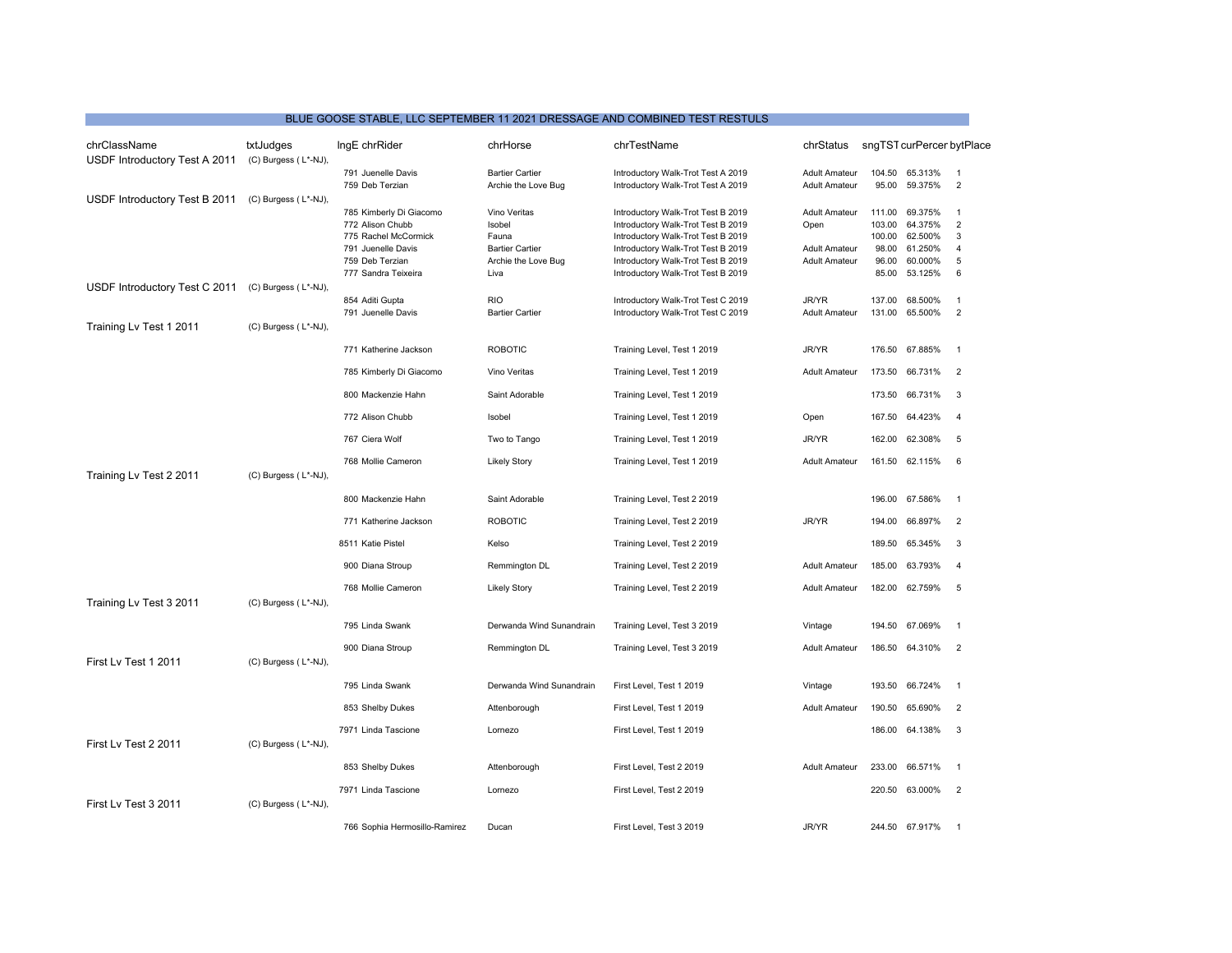| Second Lv Test 1 2011        | (C) Burgess (L*-NJ), |                                                                   |                                                        |                                                                                                                                           |                                              |                            |                               |                                                 |                             |                                     |
|------------------------------|----------------------|-------------------------------------------------------------------|--------------------------------------------------------|-------------------------------------------------------------------------------------------------------------------------------------------|----------------------------------------------|----------------------------|-------------------------------|-------------------------------------------------|-----------------------------|-------------------------------------|
| Second Lv Test 2 2011        | (C) Burgess (L*-NJ), | 766 Sophia Hermosillo-Ramirez                                     | Ducan                                                  | Second Level, Test 1 2019                                                                                                                 | JR/YR                                        |                            | 249.00 67.297%                | $\overline{1}$                                  |                             |                                     |
|                              |                      | 774 Jennifer Kelly                                                | Outlandish                                             | Second Level, Test 2 2019                                                                                                                 | Open                                         | 278.00                     | 67.805%                       | $\overline{1}$                                  |                             |                                     |
| Second Lv Test 3 2011        | (C) Burgess (L*-NJ), | 773 Jennifer Kelly                                                | Black Boogs 54                                         | Second Level, Test 2 2019                                                                                                                 | Open                                         |                            | 274.50 66.951%                | $\overline{2}$                                  |                             |                                     |
|                              |                      | 774 Jennifer Kelly                                                | Outlandish                                             | Second Level, Test 3 2019                                                                                                                 | Open                                         | 302.00                     | 71.905%                       | $\overline{1}$                                  |                             |                                     |
| FEI TOC except Young Horse   | (C) Burgess (L*-NJ), | 773 Jennifer Kelly                                                | Black Boogs 54                                         | Second Level, Test 3 2019                                                                                                                 | Open                                         |                            | 285.50 67.976%                | $\overline{2}$                                  |                             |                                     |
|                              |                      | 880 Darcy Miller                                                  | Due Process                                            | FEI Intermediate I 2021                                                                                                                   | Open                                         | 225.50                     | 66.324%                       | $\overline{1}$                                  |                             |                                     |
| Puddle Jumper                | (C) Burgess (L*-NJ), | 751 Rebecca Lynch                                                 | Ozon                                                   | FEI Prix St. Georges 2021                                                                                                                 | <b>Adult Amateur</b>                         | 222.50                     | 65.441%                       | $\overline{2}$<br>JUMP PEN                      | FINAL %                     | <b>PLACE</b>                        |
|                              |                      | 786 Tricia Stewart<br>792 Drew Crowther                           | <b>Wild River</b><br><b>RSH Summer</b>                 | Introductory Walk-Trot Test A 2019<br>Introductory Walk-Trot Test A 2019                                                                  | <b>Adult Amateur</b><br><b>Adult Amateur</b> | 106.50<br>99.50            | 66.563%<br>62.188%            | $1\quad \Omega$<br>$2 \quad 0$                  | 33.44%<br>37.81%            | $\mathbf{1}$<br>$\overline{2}$      |
| Elementary CT Rider          | (C) Burgess (L*-NJ), |                                                                   |                                                        |                                                                                                                                           |                                              |                            |                               | 4                                               |                             | 1                                   |
|                              |                      | 8511 Katie Pistel<br>796 Hailey Ungemach<br>782 Maddy Lockwood    | Kelso<br><b>Little Stitch</b><br>Annie B               | Introductory Walk-Trot Test A 2019<br>Introductory Walk-Trot Test A 2019<br>Introductory Walk-Trot Test A 2019                            | JR/YR<br><b>Adult Amateur</b>                | 105.50<br>96.00<br>85.50   | 65.938%<br>60.000%<br>53.438% | $\overline{1}$<br>$2 \quad 4$<br>3 <sub>0</sub> | 38.06%<br>44.00%<br>46.56%  | $\overline{2}$<br>3                 |
| <b>Elementary CT Horse</b>   | (C) Burgess (L*-NJ), | 776 Jennifer Kelly<br>770 Kim Licup                               | Outta Time<br>Ajax<br>Little Stitch                    | Introductory Walk-Trot Test A 2019<br>Introductory Walk-Trot Test A 2019                                                                  | Open<br><b>Adult Amateur</b><br>JR/YR        | 104.00<br>103.50<br>91.00  | 65.000%<br>64.688%            | $1\quad$ 0<br>$2 \quad 0$<br>3 <sub>0</sub>     | 35.00%<br>35.31%<br>43.13%  | $\mathbf{1}$<br>$\overline{2}$      |
| Open Elementary CT           | (C) Burgess (L*-NJ), | 796 Hailey Ungemach                                               |                                                        | Introductory Walk-Trot Test A 2019                                                                                                        |                                              |                            | 56.875%                       |                                                 |                             | 3                                   |
|                              |                      | 854 Aditi Gupta<br>787 Lisa Capp<br>756 Zoe Loustau               | <b>RIO</b><br>Third Time's A Charm<br><b>Teddy BGS</b> | Introductory Walk-Trot Test C 2019<br>Introductory Walk-Trot Test C 2019<br>Introductory Walk-Trot Test C 2019                            | JR/YR<br>Open<br>JR/YR                       | 127.50<br>120.50<br>120.00 | 63.750%<br>60.250%<br>60.000% | $1\quad 4$<br>2 NO JUMP<br>3 <sub>0</sub>       | 40.25%<br>#VALUE!<br>40.00% | $\overline{c}$<br>0<br>$\mathbf{1}$ |
| <b>Introductory Horse</b>    | (C) Burgess (L*-NJ), |                                                                   |                                                        |                                                                                                                                           |                                              |                            |                               | 8<br>$\overline{1}$                             | 41.89%                      | 3                                   |
|                              |                      | 767 Ciera Wolf<br>798 Justine Cianci                              | Two to Tango<br>Remmington                             | USEA Eventing - Beginner Novice Test A 2018<br>USEA Eventing - Beginner Novice Test A 2018                                                | JR/YR<br><b>Adult Amateur</b>                | 119.00<br>118.00           | 66.111%<br>65.556%            | $\overline{2}$                                  | 38.44%                      | 1                                   |
| Introductory CT Rider        | (C) Burgess (L*-NJ), | 749 Lea Purcell                                                   | Ham and Cheese                                         | USEA Eventing - Beginner Novice Test A 2018                                                                                               | <b>Adult Amateur</b>                         | 108.00                     | 60.000%                       | 3 <sub>0</sub>                                  | 40.00%                      | 2                                   |
|                              |                      | 779 Mary MacLachlan<br>794 Corinda Crowther                       | Jagger<br>Bentley(King of Disko)                       | USEA Eventing - Beginner Novice Test A 2018<br>USEA Eventing - Beginner Novice Test A 2018                                                | <b>Adult Amateur</b><br><b>Adult Amateur</b> | 115.00<br>112.50           | 63.889%<br>62.500%            | <sup>0</sup><br>$\overline{1}$<br>$2 \Omega$    | 36.11%<br>37.50%            | 1<br>$\overline{2}$                 |
|                              |                      | 754 Mikayla Davish                                                | Backstage Drama                                        | USEA Eventing - Beginner Novice Test A 2018 Adult Amateur                                                                                 |                                              | 108.50                     | 60.278%                       | <b>ELIM</b><br>3                                | <b>SCRATCH</b>              | $\mathbf 0$                         |
| <b>Beginner Novice Horse</b> | (C) Burgess (L*-NJ), | 738 Meredith Gray<br>765 Jason Racey<br>780 Barbara Bird          | Art Work<br>Karma's the Best<br>Annie B                | USEA Eventing - Beginner Novice Test B 2018<br>USEA Eventing - Beginner Novice Test B 2018<br>USEA Eventing - Beginner Novice Test B 2018 | Open<br>Open<br><b>Adult Amateur</b>         | 138.00<br>125.50<br>121.50 | 69.000%<br>62.750%<br>60.750% | $1\quad 4$<br>$2 \quad 0$<br>3 <sub>0</sub>     | 35.00%<br>37.25%<br>39.25%  | $\mathbf{1}$<br>$\sqrt{2}$<br>3     |
| <b>Beginner Novice Rider</b> | (C) Burgess (L*-NJ), | 755 Allie Billings<br>743 Kaitlin Lubbert -Frei<br>742 Sarah Wood | All Things Nice (Lucy)<br>Hawkins<br><b>RIO</b>        | USEA Eventing - Beginner Novice Test B 2018<br>USEA Eventing - Beginner Novice Test B 2018<br>USEA Eventing - Beginner Novice Test B 2018 | <b>Adult Amateur</b><br><b>Adult Amateur</b> | 134.50<br>126.50<br>124.00 | 67.250%<br>63.250%<br>62.000% | $1 \Omega$<br>$2 \quad 0$<br>$3 \t12$           | 32.75%<br>36.75%<br>50.00%  | $\mathbf{1}$<br>$\sqrt{2}$<br>3     |
|                              |                      | 788 Erin Altringer                                                | North Stars Masquerade                                 | USEA Eventing - Beginner Novice Test B 2018                                                                                               | JR/YR                                        | 105.50                     | 52.750%                       | 4 NO JUMP                                       | #VALUE!                     | $\Omega$                            |